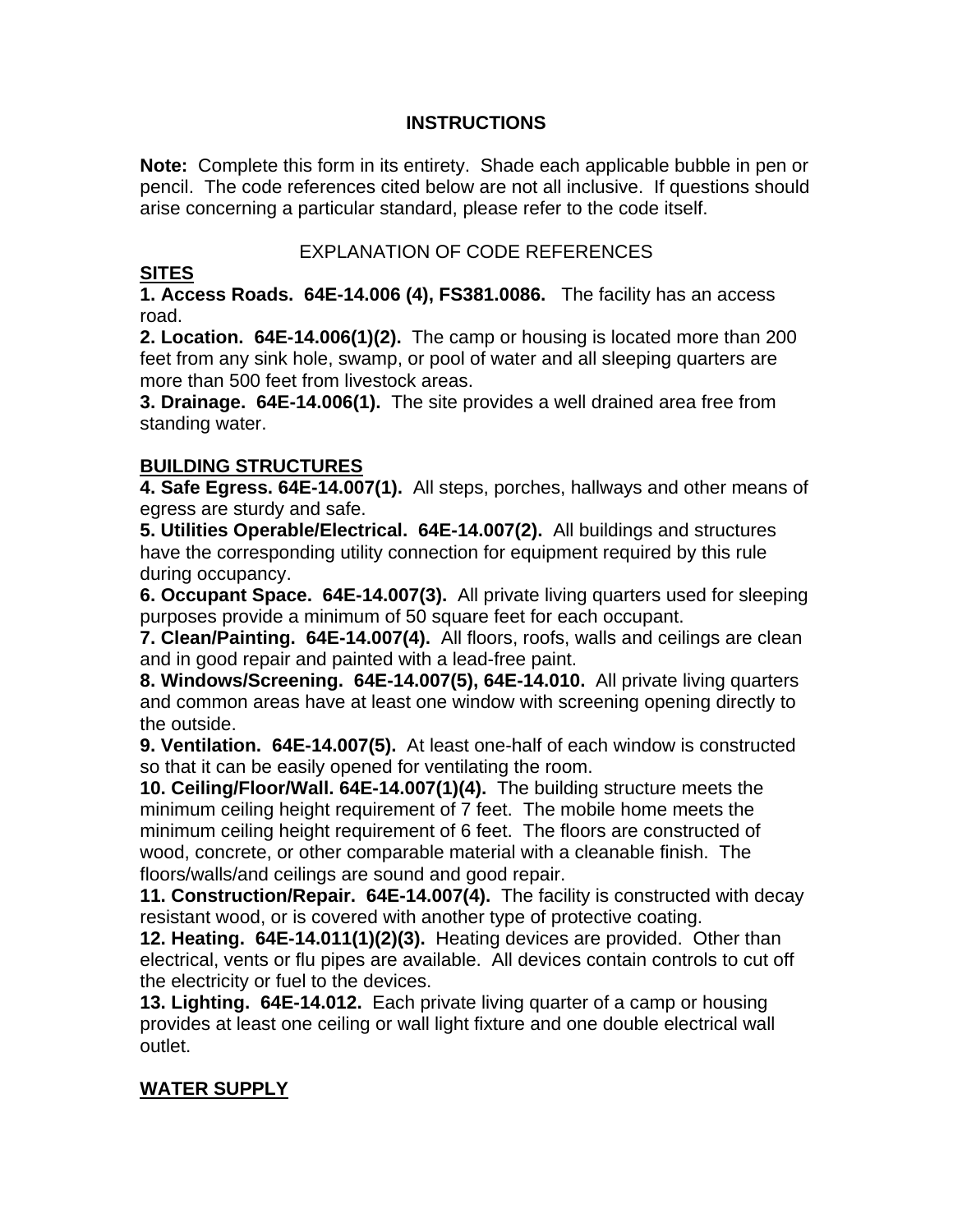**14. Approved System. 64E-14.008(1).** The water supply is an approved or permitted supply of potable water under pressure that conforms to the requirements of Chapter 62-550, 62-555, and 62-560, F.A.C., or Chapter 10D-4, F.A.C..

**15. Operation. 64E-14.008(2).** The water supply is capable of providing at least 50 gallons per person per day.

**16. Hot and Cold Supply. 64E-14.008(3).** The water supply provides hot water at a minimum 110 degrees Fahrenheit for bathing and dishwashing purposes.

# **GARBAGE AND REFUSE DISPOSAL**

**17. Containers/Storage. 64E-14.009(1).** Watertight receptacles made of impervious material with tight fitting covers are being provided.

**18. Cleaned. 64E-14.009(3).** Garbage is disposed of in accordance with Chapter 62-700, F.A.C., or other applicable local code.

## **VECTOR CONTROL**

**19. Extermination. 64E-14.010.** Effective measures are being taken to prevent infestation.

**20. Harborage. 64E-14.010** Effective measures are being taken to prevent harborage of animal and insect vectors or pests.

## **SEWAGE WASTE DISPOSAL**

**21. Plumbing. 64E-14.014 .** All plumbing in migrant labor camps and residential migrant housing shall be in compliance with provisions of local plumbing codes. **22. Approved. 64E-14.013(1).** Facilities are approved by the Department of Health and Rehabilitative Services or the Department of Environmental Protection.

**23. Operation/Maintenance. 64E-14.013(1)(2).** Facilities do provide satisfactory disposal and treatment of excreta and liquid waste.

#### **TOILETS/URINALS**

**24. Approved. 64E-14.015(6).** The system meets all the requirements. **25. Ratios. 64E-14.015(1).** An adequate number of toilets/urinals are being provided.

**26. Location. 64E-14.015(2).** Toilet rooms are within 200 feet of each sleeping area in a migrant labor camp and are located where no occupant is required to pass through a sleeping area other than his own in a residential migrant housing facility.

**27. Operation/Maintenance. 64E-14.015.** Toilets/urinals operate and are clean.

# **FIELD SANITATION FACILITIES**

**28. Handwashing. 64E-14.016(1).** Handwashing facilities are provided at the place of work or in the field and are located within a one-quarter mile walk of each employee.